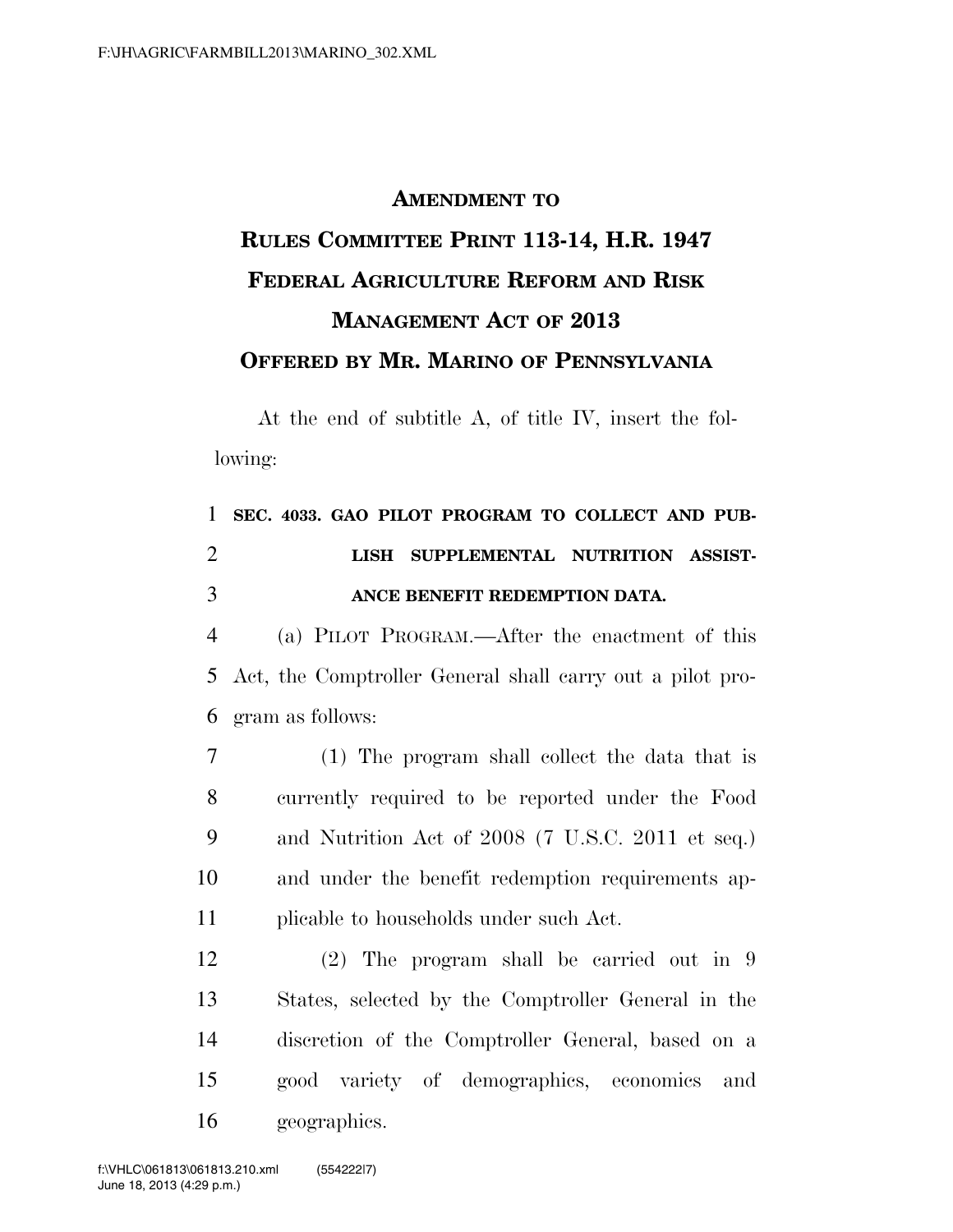(3) The program shall conclude after the expi- ration of the 9-month period, and before the expira- tion of the 1-year period, beginning on the date of the enactment of this Act.

 (b) RESULTS OF PROGRAM.—Promptly after the con-clusion of the program, the Comptroller General shall—

 (1) describe the extent to which data collected under subsection (a) can be analyzed under current reporting requirements to identify the aggregate number and aggregate cost of each specific food item purchased with supplemental nutrition assist-ance benefits;

 (2) indicate which additional information should be collected in order to obtain the aggregate number of and cost of each specific food item purchased with supplemental nutrition assistance benefits;

 (3) make recommendations necessary to im- prove the current benefit redemption data reporting requirements to enable the Secretary to publish on the Internet in a searchable, comparable database available to the public, the aggregate number and aggregate cost of each specific food item purchased with supplemental nutrition assistance benefits; and